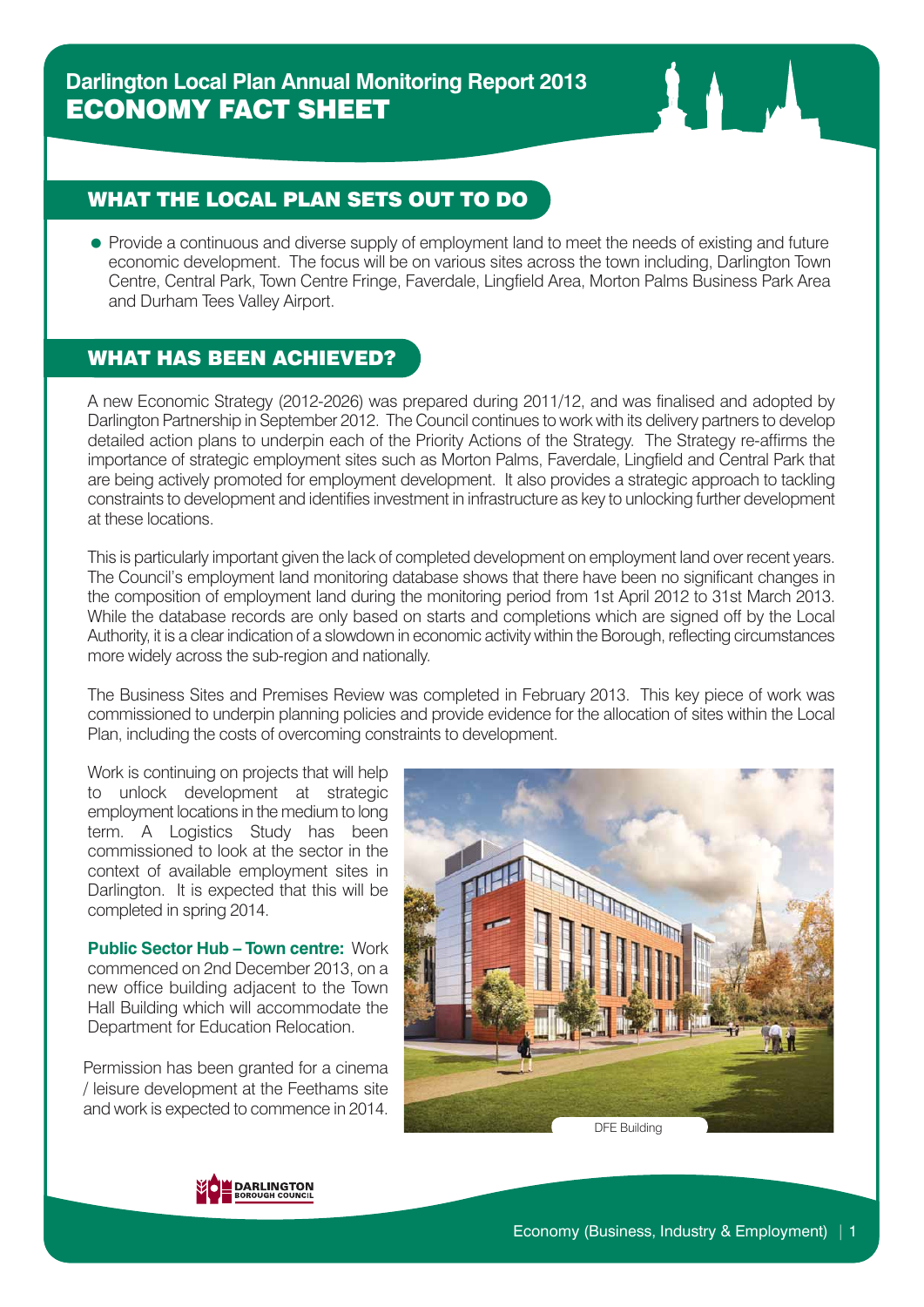### **Darlington Local Plan Annual Monitoring Report 2013** ECONOMY FACT SHEET

**Central Park:** Central Park is designated as one of the Tees Valley's 12 Enterprise Zone sites; EZ status brings business rate relief, simplified planning rules and superfast broadband, aimed at supporting and facilitating the emerging and fast-growing digital and biologics sectors. Development of the first two commercial buildings is scheduled to commence in 2014/15 with the Business Growth Hub offering high quality managed and serviced office accommodation to SMEs with up to 52 individual units and the National Biologics Manufacturing Centre. In total these two developments will amount to c8,000sqm B1 space.



Darlington Growth Hub

Within the Enterprise Zone, a Local Development Order is also in place permitting development for all business (B1) land uses, with limited retail (A1), café and restaurant (A3) and drinking establishment (A4) uses where this helps to sustain the viability and vitality of Central Park. The site also benefits from a hybrid planning permission for the wider Central Park development which comprises up to 500 new homes, 26,000sqm commercial (B1) development, a local centre and a range of smaller café/restaurant type uses within a setting of high quality public realm and areas of open space.

Residential development commenced at Central Park North in July 2013, which seeks to deliver c330 new homes over the next 10 years, together the a significant portion of the Linear park which forms the back bone to the Central Park Masterplan. It is expected that the Local Centre will be delivered in 2015/16.